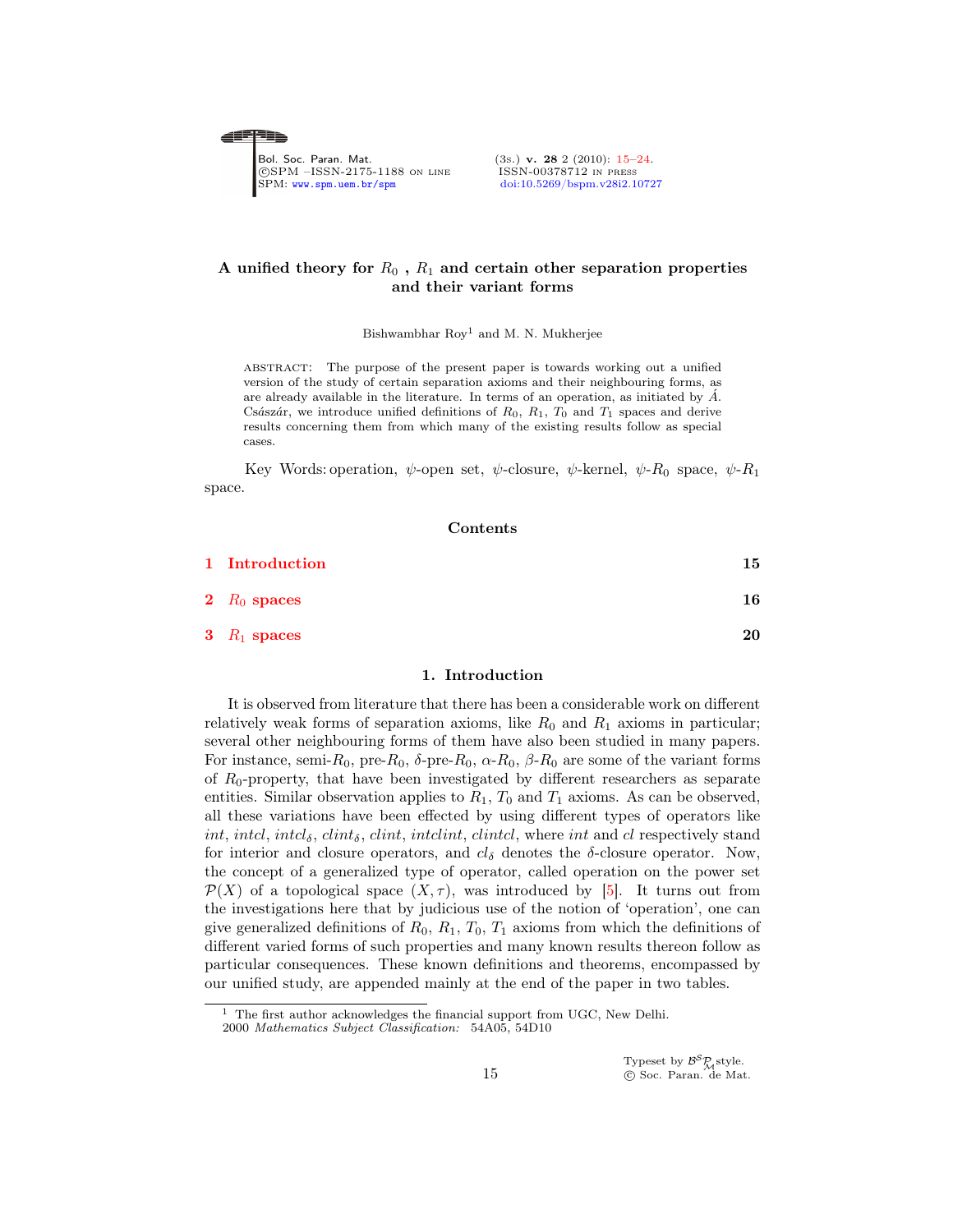#### 2.  $R_0$  spaces

<span id="page-1-0"></span>We now begin by recalling a few definitions and observe that many of the existing relevant definitions considered in various papers turn out to be special cases of the ones given below.

**Definition 2.1.** [\[5\]](#page-7-1) Let  $(X, \tau)$  be a topological space. A mapping  $\psi : \mathcal{P}(X) \rightarrow$  $\mathcal{P}(X)$  is called an operation on  $\mathcal{P}(X)$ , where  $\mathcal{P}(X)$  denotes as usual the power set of X, if for each  $A \in \mathcal{P}(X) \setminus \{\emptyset\}$ ,  $intA \subseteq \psi(A)$  and  $\psi(\emptyset) = \emptyset$ .

The set of all operations on a space X will be denoted by  $\mathcal{O}(X)$ 

Observation 2.2. It is easy to check that some examples of operations on a space X are the well known operators viz. int, intcl, intcl<sub>δ</sub>, clint, intclint, clintcl.

**Definition 2.3.** [\[5\]](#page-7-1) Let  $\psi$  denote an operation on a space  $(X, \tau)$ . Then a subset A of X is called  $\psi$ -open if  $A \subseteq \psi(A)$ . Complements of  $\psi$ -open sets will be called  $\psi$ -closed sets. The family of all  $\psi$ -open (resp.  $\psi$ -closed) subsets of X is denoted by  $\psi \mathcal{O}(X)$  (resp.  $\psi \mathcal{C}(X)$ )

**Observation 2.4.** It is clear that if  $\psi$  stands for any of the operators *int, intcl,* intcl<sub>δ</sub>, clint, intclint, clintcl, then  $\psi$ -openness of a subset A of X coincides with respectively the openness, preopenness,  $\delta$ -preopenness, semi-openness,  $\alpha$ -openness and β-openness of A (see [\[10,](#page-8-0)[20](#page-8-1)[,27,](#page-8-2)[28,](#page-8-3)[11](#page-8-4)[,1\]](#page-7-2))

**Definition 2.5.** [\[5\]](#page-7-1) Let  $(X, \tau)$  be a topological space,  $\psi \in \mathcal{O}(X)$  and  $A \subseteq X$ . Then the intersection of all  $\psi$ -closed sets containing A is called the  $\psi$ -closure of A, denoted by  $\psi$ -clA; alternately,  $\psi$ -clA is the smallest  $\psi$ -closed set containing A.

It is known [\[12\]](#page-8-5) that  $x \in \psi$ -clA iff  $A \cap U \neq \emptyset$ , for all U with  $x \in U \in \psi\mathcal{O}(X)$ . **Observation 2.6.** Obviously if one takes interior as the operation  $\psi$ , then  $\psi$ closure becomes equivalent to the usual closure. Similarly,  $\psi$ -closure becomes pcl, pcl<sub>δ</sub>, scl,  $\alpha$ -cl,  $\beta$ -cl, if  $\psi$  is taken to stand for the operators *intcl*, *intcl<sub>δ</sub>*, *clint*, *intclint* and *clintcl* respectively (see  $[10,20,27,28,11,1]$  $[10,20,27,28,11,1]$  $[10,20,27,28,11,1]$  $[10,20,27,28,11,1]$  $[10,20,27,28,11,1]$  $[10,20,27,28,11,1]$  for details).

**Definition 2.7.** For any  $\psi \in \mathcal{O}(X)$  and any subset A of a space  $(X, \tau)$ , the  $\psi$ kernel of A, denoted by  $\psi\text{-}ker(A)$ , is defined by the relation :  $\psi\text{-}ker(A) = \bigcap \{G \in$  $\psi\mathcal{O}(X): A \subseteq G$ .

**Observation 2.8.** For  $\psi \in \mathcal{O}(X)$ , if we take  $\psi = int$  (resp. *intel, clint,* intcl<sub>δ</sub>, intclint, clintcl), then  $\psi$ -ker(A) becomes ker(A) [\[6,](#page-7-3)[25\]](#page-8-6) (resp. pker(A) [\[2\]](#page-7-4),  $pker_{\delta}(A)$  [\[3\]](#page-7-5),  $ker_{\alpha}(A)$  [\[4\]](#page-7-6),  $\beta\text{-}ker(A)$  [\[29\]](#page-8-7)).

A new expression for  $\psi$ -ker(A) is given by the following **Lemma 2.9.** Let X be a space,  $\psi \in \mathcal{O}(X)$  and  $A \subseteq X$ . Then  $\psi\text{-}ker(A) = \{x \in X : \psi\text{-}cl(\{x\}) \cap A \neq \emptyset\}.$ 

**Proof.** Let  $x \in \psi$ -ker(A) and  $\psi$ -ker({x})∩A = ∅. Then  $x \notin X \setminus \psi$ -cl({x}), which is a  $\psi$ -open set containing A. Thus  $x \notin \psi$ -ker(A), a contradiction.

Conversely, let  $x \in X$  be such that  $\psi \text{-} \text{ker}(\{x\}) \cap A \neq \emptyset$ . If possible, let  $x \notin \psi\text{-}ker(A)$ . Then  $\exists G \in \psi\mathcal{O}(X)$  such that  $x \notin G$  and  $A \subseteq G$ . Let  $y \in \psi(\lbrace x \rbrace) \cap A$ . Then  $y \in \psi$ -cl( $\{x\}$ ) and  $y \in G$ , which gives  $x \in G$ , a contradiction.

**Definition 2.10.** [\[12\]](#page-8-5) Corresponding to a  $\psi \in \mathcal{O}(X)$ , a topological space  $(X, \tau)$ is called  $\psi$ - $R_0$  if  $(U \in \psi \mathcal{O}(X)$  and  $x \in U \Rightarrow \psi \text{-}cl(\lbrace x \rbrace) \subseteq U$ .

**Observation 2.11.**  $R_0$  space, pre- $R_0$  space, semi- $R_0$  space,  $\delta$ -pre- $R_0$  space,  $\alpha$ - $R_0$  space and  $\beta$ - $R_0$  space have been defined and studied in [\[6,](#page-7-3)[22\]](#page-8-8), [\[2\]](#page-7-4), [\[8\]](#page-8-9), [\[3\]](#page-7-5),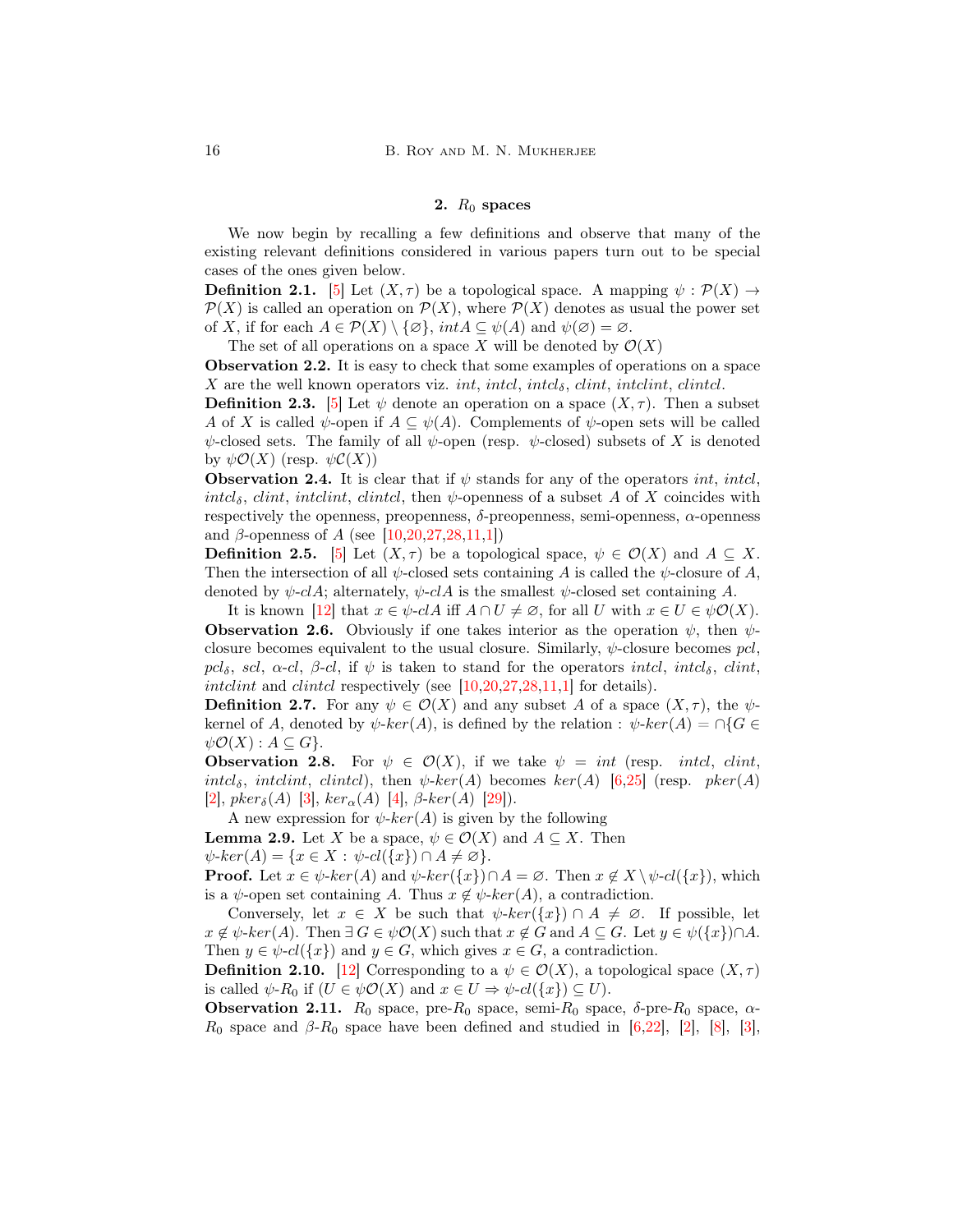[\[4\]](#page-7-6) and [\[29\]](#page-8-7) respectively. The above definition gives a unified version of all these definitions if the role of  $\psi$  is taken respectively by the operators int, intcl, clint, intcl<sub>δ</sub>, intclint and clintcl.

**Theorem 2.12.** For any topological space X and any  $\psi \in \mathcal{O}(X)$ , the following are equivalent :

(a) X is  $\psi$ - $R_0$ .

(b)  $F \in \psi C(X)$  and  $x \notin F \Rightarrow F \subseteq U$  and  $x \notin U$  for some  $U \in \psi \mathcal{O}(X)$ .

(c)  $F \in \psi C(X)$  and  $x \notin F \Rightarrow F \cap \psi \text{-}cl(\lbrace x \rbrace) = \emptyset$ .

(d) For any two distinct points x, y of X, either  $\psi$ -cl({x}) =  $\psi$ -cl({y}) or  $\psi$ -cl({x})∩  $\psi$ - $cl({y}) = \varnothing$ .

**Proof.** (a)  $\Rightarrow$  (b) :  $F \in \psi C(X)$  and  $x \notin F \Rightarrow x \in X \setminus F \in \psi O(X) \Rightarrow$  $\psi\text{-}cl(\lbrace x\rbrace)\subseteq X\setminus F$  (by (a)). Put  $U=X\setminus\psi\text{-}cl(\lbrace x\rbrace)$ . Then  $x\notin U\in\psi\mathcal{O}(X)$  and  $F \subseteq U$ .

(b)  $\Rightarrow$  (c) :  $F \in \psi C(X)$  and  $x \notin F \Rightarrow \exists U \in \psi O(X)$  such that  $x \notin U$  and  $F \subseteq U$  $(by (b)) \Rightarrow U \cap \psi \text{-} cl({x}) = \varnothing \Rightarrow F \cap \psi \text{-} cl({x}) = \varnothing.$ 

 $(c) \Rightarrow (d)$ : Suppose that for any two distinct points  $x, y$  of  $X, \psi \text{-}cl(\lbrace x \rbrace) \neq 0$  $\psi$ -cl( $\{y\}$ ). Then suppose without any loss of generality that there exists some  $z \in \psi$ -cl({x}) such that  $z \notin \psi$ -cl({y}). Thus  $\exists V \in \psi \mathcal{O}(X)$  such that  $z \in V$  and  $y \notin V$  but  $x \in V$ . Thus  $x \notin \psi-cl({y})$ . Hence by (c),  $\psi-cl({x}) \cap \psi-cl({y}) = \emptyset$ .

(d)  $\Rightarrow$  (a) : Let  $U \in \psi \mathcal{O}(X)$  and  $x \in U$ . Then for each  $y \notin U$ ,  $x \notin \psi \text{-}cl(\{y\})$ . Thus  $\psi$ -cl({x})  $\neq \psi$ -cl({y}). Hence by (d),  $\psi$ -cl({x})  $\cap \psi$ -cl({y}) =  $\varnothing$ , for each  $y \in X \setminus U$ . So  $\psi$ - $cl({x}) \cap [\cup \{\psi$ - $cl({y}) : y \in X \setminus U\}] = \varnothing$  ... (i).

Now,  $U \in \psi \mathcal{O}(X)$  and  $y \in X \setminus U \Rightarrow \{y\} \subseteq \psi \text{-}cl(\{y\}) \subseteq \psi \text{-}cl(X \setminus U) = X \setminus U$ . Thus  $X \setminus U = \bigcup \{\psi\text{-}cl(\{y\}) : y \in X \setminus U\}.$  Hence from (i),  $\psi\text{-}cl(\{x\}) \cap (X \setminus U) = \varnothing \Rightarrow$  $\psi$ -cl({x})  $\subseteq U$ , showing that  $(X, \tau)$  is  $\psi$ - $R_0$ .

**Lemma 2.13.** Let  $\psi$  be an operation on a topological space  $(X, \tau)$ . Then  $y \in$  $\psi\text{-}ker({x})$  iff  $x \in \psi\text{-}cl({y}).$ 

**Proof.**  $y \notin \psi\text{-}ker(\{x\}) \Rightarrow \exists V \in \psi\mathcal{O}(X)$  containing x such that  $y \notin V \Rightarrow$  $x \notin \psi$ -cl({y}). The converse part can be proved in a similar way.

**Theorem 2.14.** Let  $\psi$  be an operation on a topological space  $(X, \tau)$ . Then for any two points  $x, y \in X$ , the following are equivalent :

(a) 
$$
\psi\text{-}ker({x}) \neq \psi\text{-}ker({y}).
$$

(b)  $\psi$ - $cl({x}) \neq \psi$ - $cl({y}).$ 

**Proof.** (a)  $\Rightarrow$  (b) :  $\psi$ -ker({x})  $\neq \psi$ -ker({y})  $\Rightarrow \exists z \in \psi$ -ker({x}) such that  $z \notin \psi\text{-}ker({y})$  (say). Now,  $z \in \psi\text{-}ker({x}) \Leftrightarrow x \in \psi\text{-}cl({z})$ ; and  $z \notin \psi\text{-}ker({y})$  $\Leftrightarrow y \notin \psi-cl({z}).$  As  $\psi-cl({x}) \subseteq \psi-cl({z}),$  we have  $y \notin \psi-cl({x}).$  Hence  $\psi$ -cl({x})  $\neq \psi$ -cl({y}).

(b)  $\Rightarrow$  (a) :  $\psi$ -cl({x})  $\neq$   $\psi$ -cl({y})  $\Rightarrow$   $\exists$  z  $\in$  X such that  $z \in \psi$ -cl({x}) and  $z \notin \psi\text{-}cl(\{y\})$  (say)  $\Rightarrow \exists U \in \psi\mathcal{O}(X)$  such that  $z \in U$ ,  $y \notin U$  and  $x \in U$  $\Rightarrow y \notin \psi\text{-}ker(\lbrace x \rbrace)$ . Thus  $\psi\text{-}ker(\lbrace x \rbrace) \neq \psi\text{-}ker(\lbrace y \rbrace)$ .

**Theorem 2.15.** Let  $\psi$  be an operation on a topological space  $(X, \tau)$ . Then  $(X, \tau)$  is  $\psi$ -R<sub>0</sub> iff for any two points  $x, y \in X$ ,  $\psi$ -ker({x})  $\neq \psi$ -ker({y}) implies  $\psi\text{-}ker(\lbrace x \rbrace) \cap \psi\text{-}ker(\lbrace y \rbrace) = \varnothing.$ 

**Proof.** Let x, y be any two points in a  $\psi$ - $R_0$  space X such that  $\psi$ - $ker({x}) \neq$  $\psi\text{-}ker({y})$ . Hence by Theorem 2.14,  $\psi\text{-}cl({x}) \neq \psi\text{-}cl({y})$ . We show that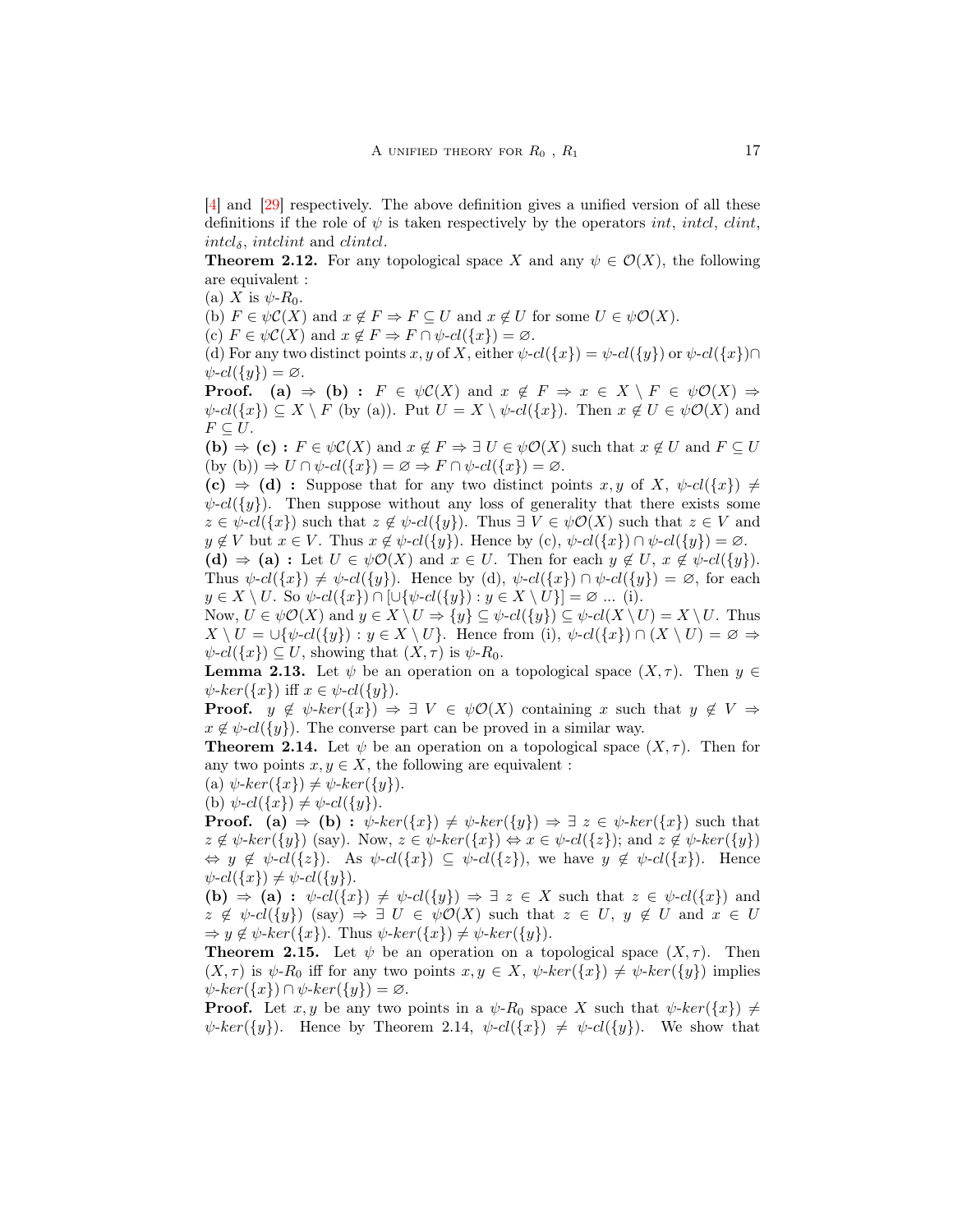$\psi\text{-}ker(\lbrace x \rbrace) \cap \psi\text{-}ker(\lbrace y \rbrace) = \varnothing$ . In fact,  $z \in \psi\text{-}ker(\lbrace x \rbrace) \cap \psi\text{-}ker(\lbrace y \rbrace) \Rightarrow x, y \in$  $\psi\text{-}cl({z})$  (by Lemma 2.13)  $\Rightarrow \psi\text{-}cl({x}) = \psi\text{-}cl({z}) = \psi\text{-}cl({y})$  (using Theorem 2.12).

Conversely, let for any points  $x, y \in X$ ,  $\psi$ -cl $({x}) \neq \psi$ -cl $({y})$ . Then by Theorem 2.14,  $\psi\text{-}ker({x}) \neq \psi\text{-}ker({y})$ . Thus  $\psi\text{-}ker({x}) \cap \psi\text{-}ker({y}) = \varnothing$ . Hence  $\psi-cl({x}) \cap \psi-cl({y}) = \emptyset$ . In fact,  $z \in \psi-cl({x}) \cap \psi-cl({y}) \Rightarrow x, y \in \psi \text{-}ker({z}).$ Thus  $\psi$ -cl $({x}) \cap \psi$ -cl $({z}) \neq \emptyset$ . Hence by hypothesis,  $\psi$ -ker $({x}) = \psi$ -ker $({z})$ . By similar way it follows that  $\psi\text{-}ker({y}) = \psi\text{-}ker({z})$ . Thus  $\psi\text{-}ker({x}) =$  $\psi\text{-}ker({y})$  which is a contradiction. Hence  $\psi\text{-}cl({x})\cap\psi\text{-}cl({y})=\varnothing$  and then by Theorem 2.12, the space X becomes  $\psi$ - $R_0$ .

**Theorem 2.16.** For any  $\psi \in \mathcal{O}(X)$  on a space X the following statements are equivalent :

(a) X is a  $\psi$ - $R_0$  space.

(b) For any non-empty set A and any  $G \in \psi \mathcal{O}(X)$  such that  $A \cap G \neq \emptyset$ , there exists  $F \in \psi C(X)$  such that  $A \cap F \neq \emptyset$  and  $F \subseteq G$ .

(c) For any  $G \in \psi \mathcal{O}(X)$ ,  $G = \bigcup \{F \in \psi \mathcal{C}(X) : F \subseteq G\}.$ 

(d) For any  $F \in \psi C(X)$ ,  $F = \bigcap \{ G \in \psi \mathcal{O}(X) : F \subseteq G \}.$ 

(e) For any  $x \in X$ ,  $\psi$ - $cl({x}) \subseteq \psi$ - $ker({x})$ .

**Proof.** (a)  $\Rightarrow$  (b) : Let A be a non-empty subset of X and  $G \in \psi\mathcal{O}(X)$  such that  $A \cap G \neq \emptyset$ . Let  $x \in A \cap G$ . Then as  $x \in G \in \psi \mathcal{O}(X)$ , we have by (a),  $\psi$ - $cl({x}) \subseteq G$ . Put  $F = \psi$ - $cl({x})$ . Then  $F \in \psi C(X)$ ,  $F \subseteq G$  and  $A \cap F \neq \emptyset$ .

(b)  $\Rightarrow$  (c) : Let  $G \in \psi \mathcal{O}(X)$ . Then  $G \supseteq \bigcup \{F \in \psi \mathcal{C}(X) : F \subseteq G\}$ . Let  $x \in G$ . Then  $\exists F \in \psi C(X)$  such that  $x \in F$  and  $F \subseteq G$ . Thus  $x \in F \subseteq \bigcup \{R \in \psi C(X) :$  $R \subseteq G$ . Hence (c) follows.

 $(c) \Rightarrow (d) :$  It is trivial.

(d)  $\Rightarrow$  (e) : Let  $x \in X$ . Now,  $y \notin \psi \text{-} \ker(\{x\} \Rightarrow \exists V \in \psi \mathcal{O}(X)$  such that  $x \in V$ and  $y \notin V \Rightarrow \psi \text{-} cl({y}) \cap V = \varnothing \Rightarrow [\cap {G \in \psi \mathcal{O}(X) : \psi \text{-} cl({y}) \subseteq G}] \cap V = \varnothing$  (by  $(d)$ )  $\Rightarrow \exists G \in \psi \mathcal{O}(X)$  such that  $x \notin G$  and  $\psi$ - $cl({y}) \subseteq G \Rightarrow y \notin \psi$ - $cl({x})$ .

(e)  $\Rightarrow$  (a) : Let  $G \in \psi \mathcal{O}(X)$  and  $x \in G$ . Let  $y \in \psi$ -ker({x}). Then  $x \in \psi$ -cl({y}) and hence  $y \in G$ . This implies that  $\psi\text{-}ker(\lbrace x \rbrace) \subseteq G$ . Thus  $x \in \psi\text{-}el(\lbrace x \rbrace) \subseteq$  $\psi\text{-}ker(\lbrace x \rbrace) \subseteq G \Rightarrow X$  is  $\psi\text{-}R_0$ .

Corollary 2.17. Let  $\psi$  be an operation on a space X. Then X is  $\psi$ -R<sub>0</sub> iff  $\psi$ -cl({x}) =  $\psi$ -ker({x}),  $\forall x \in X$ .

**Proof.** Suppose X is  $\psi$ -R<sub>0</sub>. By Theorem 2.16,  $\psi$ -cl( $\{x\}$ )  $\subseteq$   $\psi$ -ker( $\{x\}$ ) for each  $x \in X$ . Let  $y \in \psi\text{-}ker({x})$ . Then  $x \in \psi\text{-}cl({y})$  (by Lemma 2.13), and hence by Theorem 2.12,  $\psi$ -cl( $\{x\}$ ) =  $\psi$ -cl( $\{y\}$ ). Thus  $y \in \psi$ -cl( $\{x\}$ ) and hence  $\psi\text{-}ker(\lbrace x \rbrace) \subseteq \psi\text{-}cl(\lbrace x \rbrace)$ . Thus  $\psi\text{-}cl(\lbrace x \rbrace) = \psi\text{-}ker(\lbrace x \rbrace)$ .

The converse is obvious in view of Theorem 2.16.

**Theorem 2.18.** A topological space X is  $\psi$ -R<sub>0</sub>, for a given  $\psi \in \mathcal{O}(X)$ , iff for any  $x, y \in X \ (x \in \psi\text{-}cl(\{y\}) \text{ iff } y \in \psi\text{-}cl(\{x\})).$ 

**Proof.** First suppose that the space X is  $\psi$ -R<sub>0</sub>. Let  $x \in \psi$ -cl( $\{y\}$ ) and  $U \in \psi\mathcal{O}(X)$ with  $y \in U$ . Then  $\psi$ - $cl({x}) \subseteq U$  so that  $x \in U$ . Thus  $y \in \psi$ - $cl({x})$ .

Conversely, let  $U \in \psi \mathcal{O}(X)$  and  $x \in U$ . If  $y \notin U$ , then  $x \notin \psi \text{-}cl(\{y\})$  and hence by hypothesis,  $y \notin \psi-cl({x})$ . Thus  $\psi-cl({x}) \subseteq U$ . Consequently, X is  $\psi$ - $R_0$ .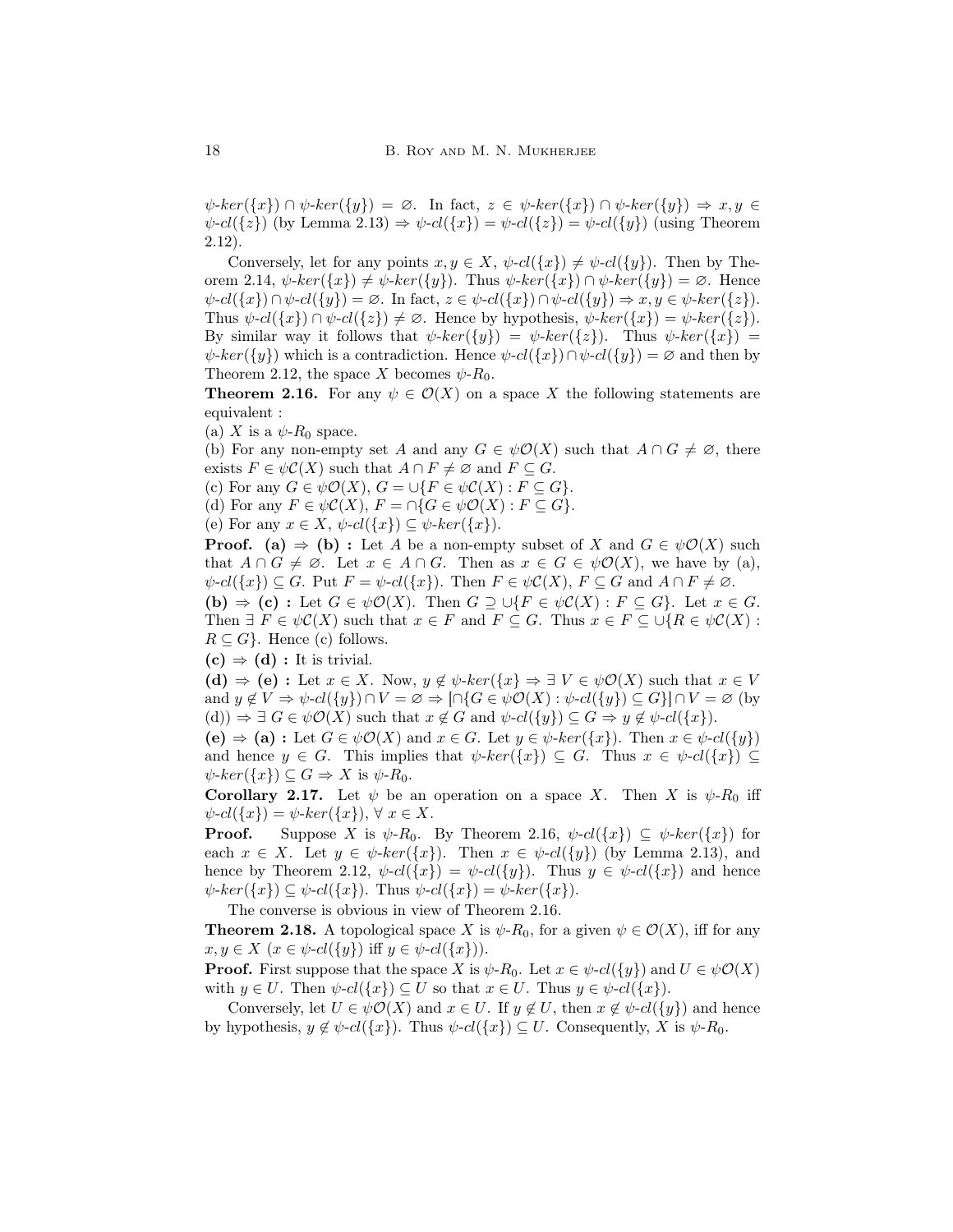**Theorem 2.19.** Let X be a topological space and  $\psi \in \mathcal{O}(X)$ . Then the following are equivalent :

(a) X is  $\psi$ - $R_0$ .

(b) If  $F \in \psi C(X)$ , then  $F = \psi \text{-} \text{ker}(F)$ .

(c) If  $F \in \psi C(X)$  and  $x \in F$ , then  $\psi \text{-} \text{ker}(\{x\}) \subseteq F$ .

(d) If  $x \in X$ , then  $\psi \text{-} \text{ker}(\{x\}) \subseteq \psi \text{-} \text{cl}(\{x\}).$ 

**Proof.**  $'(a) \Rightarrow (b)'$  is obvious by virtue of Theorem 2.16, whereas  $'(b) \Rightarrow (c)'$ follows from the fact that  $\{x\} \subseteq F \Rightarrow \psi\text{-}ker(\{x\}) \subseteq \psi\text{-}ker(F) = F$ . Again, since  $x \in \psi \text{-}cl(\lbrace x \rbrace) \in \psi \mathcal{C}(X)$  we have by (c),  $\psi \text{-}ker(\lbrace x \rbrace) \subseteq \psi \text{-}cl(\lbrace x \rbrace)$  and (d) follows.

(d)  $\Rightarrow$  (a) : Let  $x \in \psi$ -cl( $\{y\}$ ). Then by Lemma 2.13,  $y \in \psi$ -ker( $\{x\}$ ). Hence by (d) we have  $y \in \psi$ -cl({x}). Thus  $x \in \psi$ -cl({y})  $\Rightarrow y \in \psi$ -cl({x}). The reverse implication follows similarly. Hence by Theorem 2.18, X is  $\psi$ - $R_0$ .

**Definition 2.20.** Let  $\psi$  be an operation on a topological space  $(X, \tau)$ . Then the space  $X$  is said to be a

(i)  $\psi$ -T<sub>0</sub> space [\[12\]](#page-8-5) if for any two distinct points x and y in X, there exists a  $\psi$ -open set containing one of  $x, y$  and not the other;

(ii)  $\psi$ -T<sub>1</sub> space [\[12\]](#page-8-5) if for any two distinct points x and y of X, there exist  $\psi$ -open set  $U, V$  such that  $x \in U, y \notin U, x \notin V, y \in V$ ;

(iii)  $\psi$ -T<sub>2</sub> space if for any two distinct points x and y of X, there exist two disjoint  $\psi$ -open sets containing x and y respectively.

**Observation 2.21.** In a topological space X if we take  $\psi = int$  (resp. *intcl, clint,* intcl<sub>δ</sub>, intclint, clintcl) then the concept of  $\psi$ -T<sub>i</sub> property coincides with that of T<sub>i</sub> (resp.  $pre-T_i$  [\[24\]](#page-8-10),  $semi-T_i$  [\[18\]](#page-8-11),  $(\delta, p)$ - $T_i$  [\[3\]](#page-7-5),  $\alpha$ - $T_i$  [\[19](#page-8-12)[,16\]](#page-8-13) and  $\beta$ - $T_i$  [\[15\]](#page-8-14)) property, for  $i = 0, 1, 2$ .

**Theorem 2.22.** For any  $\psi \in \mathcal{O}(X)$  on a space X, the following are equivalent: (a) X is  $\psi$ - $T_1$ .

(ii)  $\psi$ - $cl({x}) = {x}$ , for all  $x \in X$ .

(iii) X is  $\psi$ - $R_0$  and  $\psi$ - $T_0$ .

**Proof.** (a)  $\Rightarrow$  (b) :  $y \notin \{x\} \Rightarrow \exists U \in \psi \mathcal{O}(X)$  such that  $y \in U$ ,  $x \notin U \Rightarrow$  $U \cap \{x\} = \emptyset \Rightarrow y \notin \psi\text{-}cl(\{x\}).$ 

(b)  $\Rightarrow$  (c) : Let  $x, y \in X$  with  $x \neq y$ . Then  $\{x\}$  and  $\{y\}$  are  $\psi$ -closed and hence  $X \setminus \{x\}$  is a  $\psi$ -open set containing y but not x showing X to be  $\psi$ - $T_0$ .

Again,  $x, y \in X$  with  $x \neq y \Rightarrow \psi \text{-} cl({x}) \neq \psi \text{-} cl({y})$ . Also,  $\psi \text{-} cl({x}) \cap$  $\psi$ -cl( $\{y\}$ ) =  $\emptyset$ . Thus by Theorem 2.12, X is  $\psi$ - $R_0$ .

 $(c) \Rightarrow (a) : x, y \in X$  with  $x \neq y \Rightarrow \exists U \in \psi \mathcal{O}(X)$  such that  $x \in U$  and  $y \notin U$  (say)  $\Rightarrow \psi \text{-} cl({x}) \subseteq U$  (as X is  $\psi \text{-} R_0$ ) and so  $y \notin \psi \text{-} cl({x})$ . Hence  $x \in U \in \psi \mathcal{O}(X)$ ,  $y \notin U$  and  $y \in X \setminus \psi-cl({x}) \in \psi \mathcal{O}(X), x \notin X \setminus \psi-cl({x})$ . So X is a  $\psi$ -T<sub>1</sub> space.

Note 2.23. We observe that for any point x in any topological space  $X$ ,  $\{x\}$ is either preopen or preclosed [\[17\]](#page-8-15) (resp. δ-preclosed or δ-preopen [\[3\]](#page-7-5), β-open or β-closed [\[23\]](#page-8-16)) so that every topological space is  $pre-T_0$ . Thus in view of Theorem 2.22, we arrive at the result, that a topological space is  $pre-R_0$  iff it is  $pre-T_1$  [\[4\]](#page-7-6) (resp.  $(\delta, p)$ - $R_0$  iff  $(\delta, p)$ - $T_1$  [\[3\]](#page-7-5),  $\beta$ - $R_0$  iff  $\beta$ - $T_1$  [\[29\]](#page-8-7)).

**Definition 2.24.** [\[13\]](#page-8-17) Let  $\psi$  be an operation on a topological space X. Then a net  $\{x_{\alpha}\}_{{\alpha}\in D}$  in X is said to  $\psi$ -converge to a point x of X if the net is eventually in every  $\psi$ -open set containing x.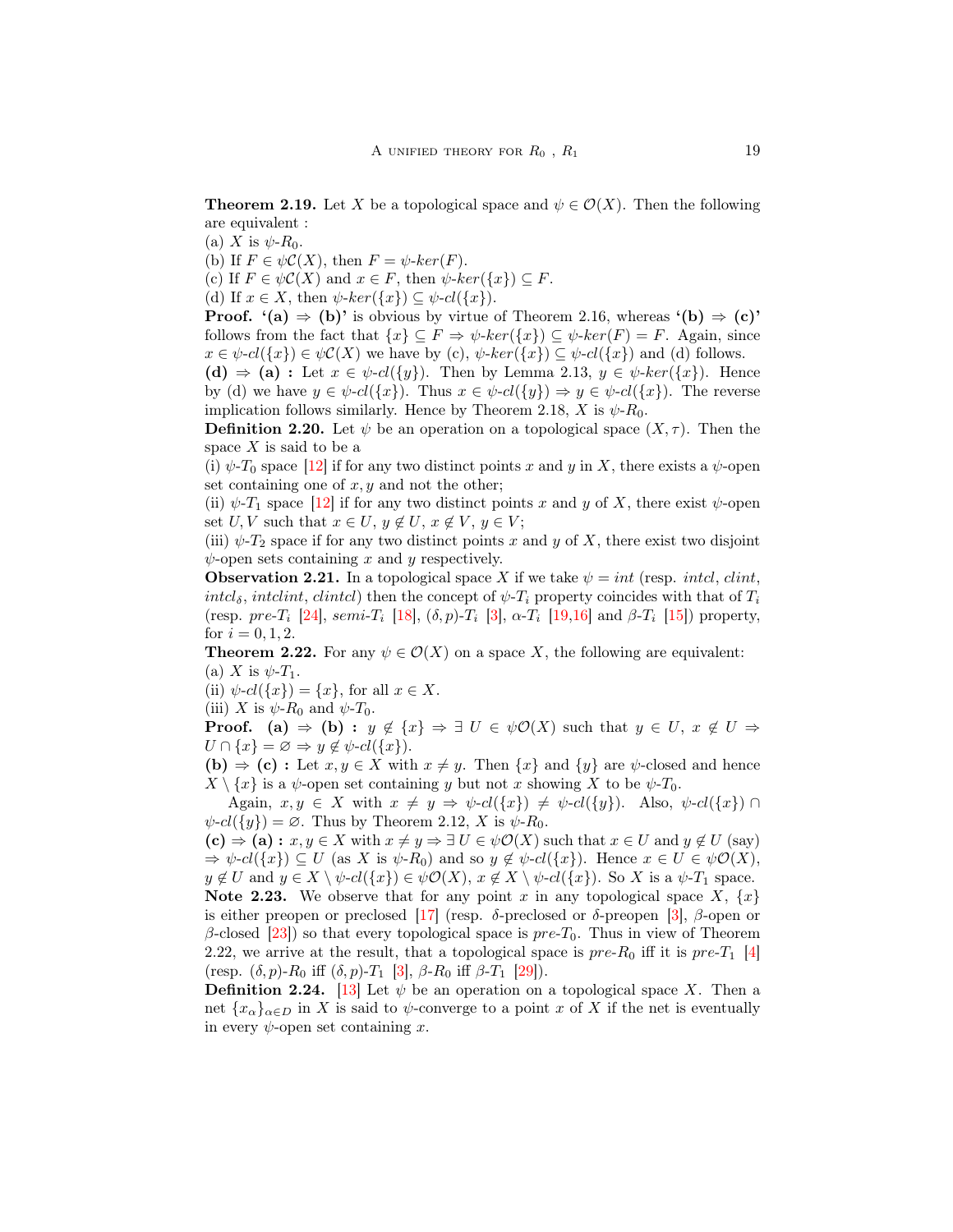**Observation 2.25.** In the above definition if we take  $\psi = int$  ((resp. *intcl, clint,*  $intcl_{\delta}$ , intclint, clintcl) then  $\psi$ -convergence reduces to the usual convergence (resp. preconvergence [\[21\]](#page-8-18), semi-convergence [\[28\]](#page-8-3), δ-pre-convergence [\[26\]](#page-8-19), α-convergence [\[11\]](#page-8-4) and  $\beta$ -convergence [\[29\]](#page-8-7)) of nets.

**Lemma 2.26.** Let x, y be two points in a space X and  $\psi \in \mathcal{O}(X)$ . If every net in X which  $\psi$ -converges to y, also  $\psi$ -converges to x, then  $x \in \psi$ -cl({y}).

**Proof.** Let us consider the net  $x_n = y$  for each  $n \in \mathbb{N}$  (N denoting the set of natural numbers). Clearly the net  $\psi$ -converges to y, and hence  $\psi$ -converges to x. Thus if  $U \in \psi \mathcal{O}(X)$  with  $x \in U$ , then  $\{x_n\}_{n \in \mathbb{N}}$  is eventually in U, which implies  $y \in U$ . Thus  $x \in \psi$ - $cl({y})$ .

**Theorem 2.27.** Let  $\psi$  be an operation on a topological space X. Then X is  $\psi$ -R<sub>0</sub> iff for any  $x, y \in X$ ,  $y \in \psi$ -cl $(\{x\}) \Leftrightarrow$  every net in X  $\psi$ -converging to y also  $\psi$ -converges to x.

**Proof.** Let X be  $\psi$ -R<sub>0</sub>. Suppose  $y \in \psi$ -cl $(\lbrace x \rbrace)$  for some  $x, y \in X$  and let  $\lbrace x_{\alpha} \rbrace_{\alpha \in D}$ be a net in X  $\psi$ -converging to y. Since  $y \in \psi$ -cl( $\{x\}$ ), by Theorem 2.12,  $\psi$ -cl( $\{x\}$ ) =  $\psi$ -cl({y}). Let  $U \in \psi \mathcal{O}(X)$  such that  $x \in U$ . Then  $y \in U$  (as  $x \in \psi$ -cl({y})) and hence  $\exists \alpha_0 \in D$  such that if  $\alpha \ge \alpha_0$  then  $x_\alpha \in U$ . Thus  $\{x_\alpha\}_{\alpha \in D}$   $\psi$ -converges to x. On the other hand, suppose that every net in X  $\psi$ -converging to y,  $\psi$ converges to x. Then by Lemma 2.26,  $x \in \psi$ -cl( $\{y\}$ ). Thus by Theorem 2.12,  $\psi$ -cl({x}) =  $\psi$ -cl({y}) and hence  $y \in \psi$ -cl({x}).

Conversely, to prove X to be  $\psi$ - $R_0$ , let U be a  $\psi$ -open set and  $x \in U$ . Let  $y \in X \setminus U$ . For each  $n \in \mathbb{N}$ , let  $x_n = y$ . Then the net  $\{x_n\}_{n \in \mathbb{N}}$   $\psi$ -converges to y, but  $\{x_n\}$  is not  $\psi$ -convergent to x. Thus  $y \notin \psi$ -cl( $\{x\}$ ) (by hypothesis). Hence  $\psi$ -cl( $\{x\}$ )  $\subseteq U$ , proving X to be  $\psi$ - $R_0$ .

### 3.  $R_1$  spaces

<span id="page-5-0"></span>**Definition 3.1.** Let  $\psi$  be an operation on a topological space X. The space X is said to be  $\psi$ -R<sub>1</sub> if for  $x, y \in X$  with  $\psi$ -cl( $\{x\}$ )  $\neq \psi$ -cl( $\{y\}$ ), there exist disjoint  $\psi$ -open sets U and V such that  $\psi$ - $cl({x}) \subseteq U$  and  $\psi$ - $cl({y}) \subseteq V$ .

**Observation 3.2.** It is easy to check that the above definition of a  $\psi$ - $R_1$  space unifies the existing definitions of  $R_1$ , pre- $R_1$ , semi- $R_1$ ,  $\delta$ -pre- $R_1$ ,  $\alpha$ - $R_1$ , and  $\beta$ - $R_1$ spaces if the operators int, intcl, clint, intcl<sub>δ</sub>, intclint, clintcl respectively take the role of  $\psi$  in the above definition (refer to the papers [\[22\]](#page-8-8), [\[2\]](#page-7-4), [\[7\]](#page-7-7), [\[3\]](#page-7-5), [\[4\]](#page-7-6), [\[29\]](#page-8-7) respectively).

**Theorem 3.3.** If a space X is  $\psi$ -R<sub>1</sub>, for some  $\psi \in \mathcal{O}(X)$ , then X is  $\psi$ -R<sub>0</sub>.

**Proof.** Let  $U \in \psi \mathcal{O}(X)$  and  $x \in U$ . If  $y \notin U$  then  $\psi$ - $cl({x}) \neq \psi$ - $cl({y})$  (as  $x \notin \psi\text{-}cl(\{y\})$ . Hence  $\exists V \in \psi\mathcal{O}(X)$  such that  $\psi\text{-}cl(\{y\}) \subseteq V$  and  $x \notin V$ . This gives  $y \notin \psi-cl({x})$ , proving that  $\psi-cl({x}) \subseteq U$ . So X is a  $\psi-R_0$  space.

**Theorem 3.4.** Let  $\psi$  be an operation on a topological space X. Then the following are equivalent :

(a) X is  $\psi$ - $T_2$ .

(b) X is  $\psi$ - $R_1$  and  $\psi$ - $T_1$ .

(c) X is  $\psi$ - $R_1$  and  $\psi$ - $T_0$ .

**Proof.** (a)  $\Rightarrow$  (b) : Let X be  $\psi$ -T<sub>2</sub>. Then X is clearly  $\psi$ -T<sub>1</sub>. Now if  $x, y \in X$ with  $\psi$ -cl({x})  $\neq \psi$ -cl({y}), then  $x \neq y$  and so  $\exists U, V \in \psi \mathcal{O}(X)$  such that  $x \in U$ ,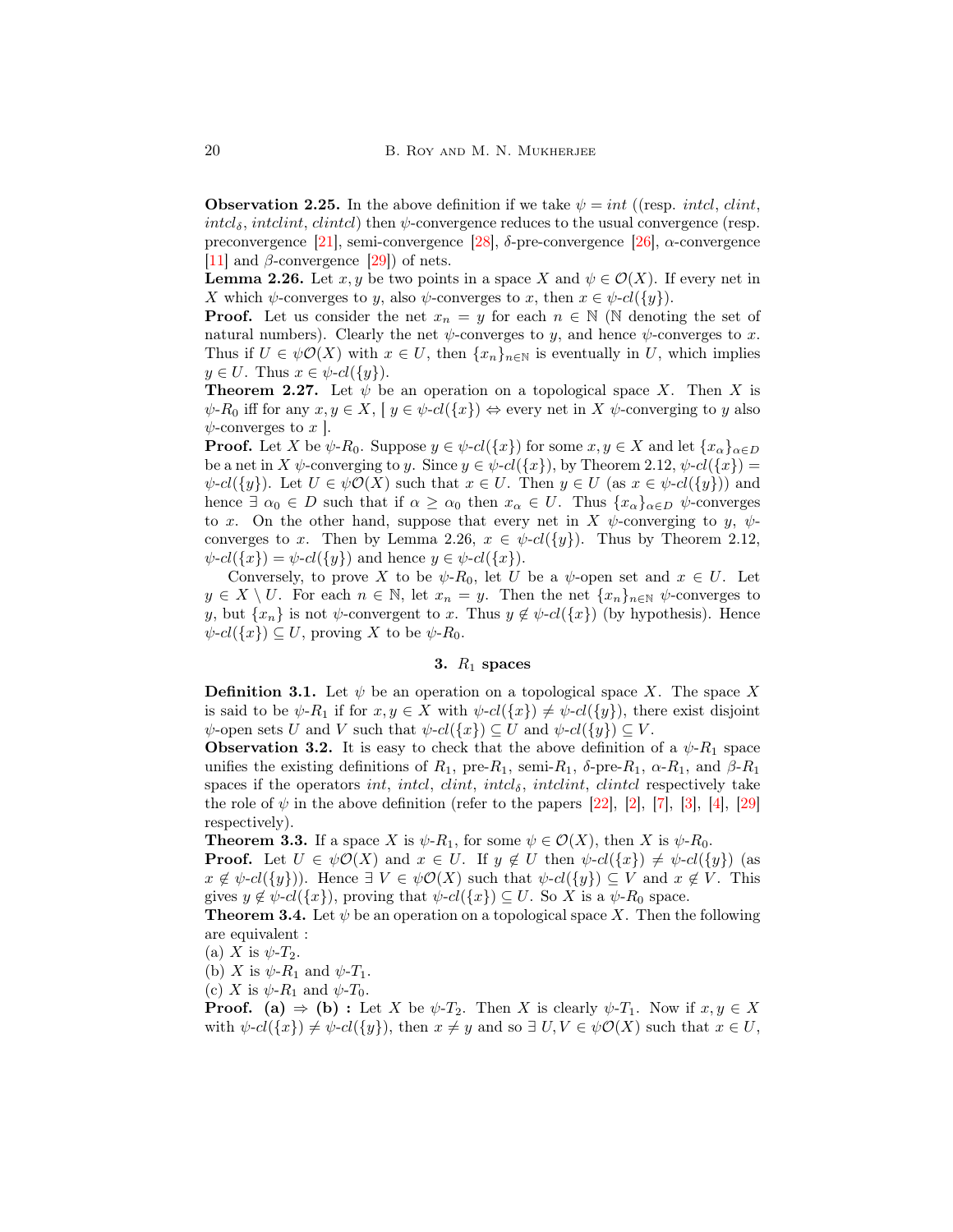$y \in V$  and  $U \cap V = \emptyset$ . Hence by Theorem 2.22,  $\psi$ - $cl({x}) = {x} \subseteq U$  and  $\psi$ -cl( $\{y\}$ ) =  $\{y\} \subseteq V$  and  $U \cap V = \emptyset$ . Thus X is  $\psi$ - $R_1$ .

 $(b) \Rightarrow (c)$ : It is obvious.

(c)  $\Rightarrow$  (a) : Let X be  $\psi$ -R<sub>1</sub> and  $\psi$ -T<sub>0</sub>. Then by Theorem 3.3, X is  $\psi$ -R<sub>0</sub> and  $\psi$ -T<sub>0</sub>. Thus X is  $\psi$ -T<sub>1</sub> (by Theorem 2.22). Let  $x, y \in X$  with  $x \neq y$ . Then  $\psi$ -cl $(\{x\}) = \{x\} \neq \{y\} = \psi$ -cl $(\{y\})$ . As X is  $\psi$ -R<sub>1</sub>, there exist  $U, V \in \psi O(X)$  such that  $\psi$ - $cl({x})$ ) =  ${x} \subseteq U$ ,  $\psi$ - $cl({y}) = {y} \subseteq V$  and  $U \cap V = \emptyset$ . Thus X is  $\psi$ - $T_2$ .

**Theorem 3.5.** Let  $\psi$  be an operation on a topological space X. Then the following are equivalent :

(a) X is  $\psi$ - $R_1$ 

(b) For any  $x, y \in X$ , one of the following holds :

(i) for  $U \in \psi \mathcal{O}(X)$ ,  $x \in U$  iff  $y \in U$ ;

(ii)  $\exists$  disjoint  $\psi$ -open sets U and V such that  $x \in U, y \in V$ .

(c) If  $x, y \in X$  such that  $\psi$ - $cl({x}) \neq \psi$ - $cl({y})$ , then  $\exists \psi$ -closed sets  $F_1$  and  $F_2$ such that  $x \in F_1$ ,  $y \notin F_1$ ,  $y \in F_2$ ,  $x \notin F_2$  and  $X = F_1 \cup F_2$ .

**Proof.** (a)  $\Rightarrow$  (b) : Let  $x, y \in X$ . Then  $\psi$ -cl({x}) =  $\psi$ -cl({y}) or  $\psi$ -cl({x})  $\neq$  $\psi\text{-}cl({y}).$  If  $\psi\text{-}cl({x}) = \psi\text{-}cl({y})$  and  $U \in \psi\mathcal{O}(X)$ , then  $x \in U \Rightarrow y \in$  $\psi$ -cl({y}) =  $\psi$ -cl({x})  $\subseteq U$  (as X is  $\psi$ -R<sub>0</sub>). If  $\psi$ -cl({x})  $\neq \psi$ -cl({y}), then  $\exists$  $U, V \in \psi \mathcal{O}(X)$  such that  $x \in \psi \text{-}cl(\lbrace x \rbrace) \subseteq U, y \in \psi \text{-}cl(\lbrace y \rbrace) \subseteq V$  and  $U \cap V = \varnothing$ .

(b)  $\Rightarrow$  (c) : Let  $x, y \in X$  such that  $\psi\text{-}cl(\lbrace x \rbrace) \neq \psi\text{-}cl(\lbrace y \rbrace)$ . Then  $x \notin \psi\text{-}cl(\lbrace y \rbrace)$ , so that  $\exists G \in \psi \mathcal{O}(X)$  such that  $x \in G$  and  $y \notin G$ . Thus by (b),  $\exists$  disjoint  $\psi$ -open sets U and V such that  $x \in U$ ,  $y \in V$ . Put  $F_1 = X \setminus V$  and  $F_2 = X \setminus U$ . Then  $F_1, F_2 \in \psi \mathcal{C}(X), x \in F_1, y \notin F_1, y \in F_2, x \notin F_2 \text{ and } X = F_1 \cup F_2.$ 

 $(c) \Rightarrow (a) :$  Let  $U \in \psi \mathcal{O}(X)$  and  $x \in U$ . Then  $\psi \text{-}cl(\lbrace x \rbrace) \subseteq U$ . In fact, otherwise  $\exists y \in \psi \text{-}cl(\lbrace x \rbrace) \cap (X \setminus U)$ . Then  $\psi \text{-}cl(\lbrace x \rbrace) \neq \psi \text{-}cl(\lbrace y \rbrace)$  (as  $x \notin \psi \text{-}cl(\lbrace y \rbrace)$ ) and so by (c),  $\exists F_1, F_2 \in \psi C(X)$  such that  $x \in F_1, y \notin F_1, y \in F_2, x \notin F_2$  and  $X = F_1 \cup F_2$ . Then  $y \in F_2 \setminus F_1 = X \setminus F_1$  and  $x \notin X \setminus F_1$ , where  $X \setminus F_1 \in \psi \mathcal{O}(X)$ , which is a contradiction to the fact that  $y \in \psi$ -cl( $\{x\}$ ). Hence  $\psi$ -cl( $\{x\}$ )  $\subseteq U$ . Thus X is  $\psi$ -R<sub>0</sub>. To show X to be  $\psi$ -R<sub>1</sub> assume that  $a, b \in X$  with  $\psi$ -cl({a})  $\neq \psi$ -cl({b}). Then as above,  $\exists P_1, P_2 \in \psi C(X)$  such that  $a \in P_1$ ,  $b \notin P_1$ ,  $b \in P_2$ ,  $a \notin P_2$ and  $X = P_1 \cup P_2$ . Thus  $a \in P_1 \setminus P_2 \in \psi \mathcal{O}(X)$ ,  $b \in P_2 \setminus P_1 \in \psi \mathcal{O}(X)$ . So  $\psi$ -cl({a})  $\subseteq P_1 \setminus P_2$ ,  $\psi$ -cl({b})  $\subseteq P_2 \setminus P_1$ . Thus X is  $\psi$ -R<sub>1</sub>.

In view of Theorem 3.4 and 3.5, it now follows that

**Theorem 3.6.** Let  $\psi$  be an operation on a space X. Then X is  $\psi$ -T<sub>2</sub> iff for  $x, y \in X$  with  $x \neq y$ , there exist  $\psi$ -closed sets  $F_1$  and  $F_2$  such that  $x \in F_1$ ,  $y \notin F_1$ ,  $y \in F_2$ ,  $x \notin F_2$  and  $X = F_1 \cup F_2$ .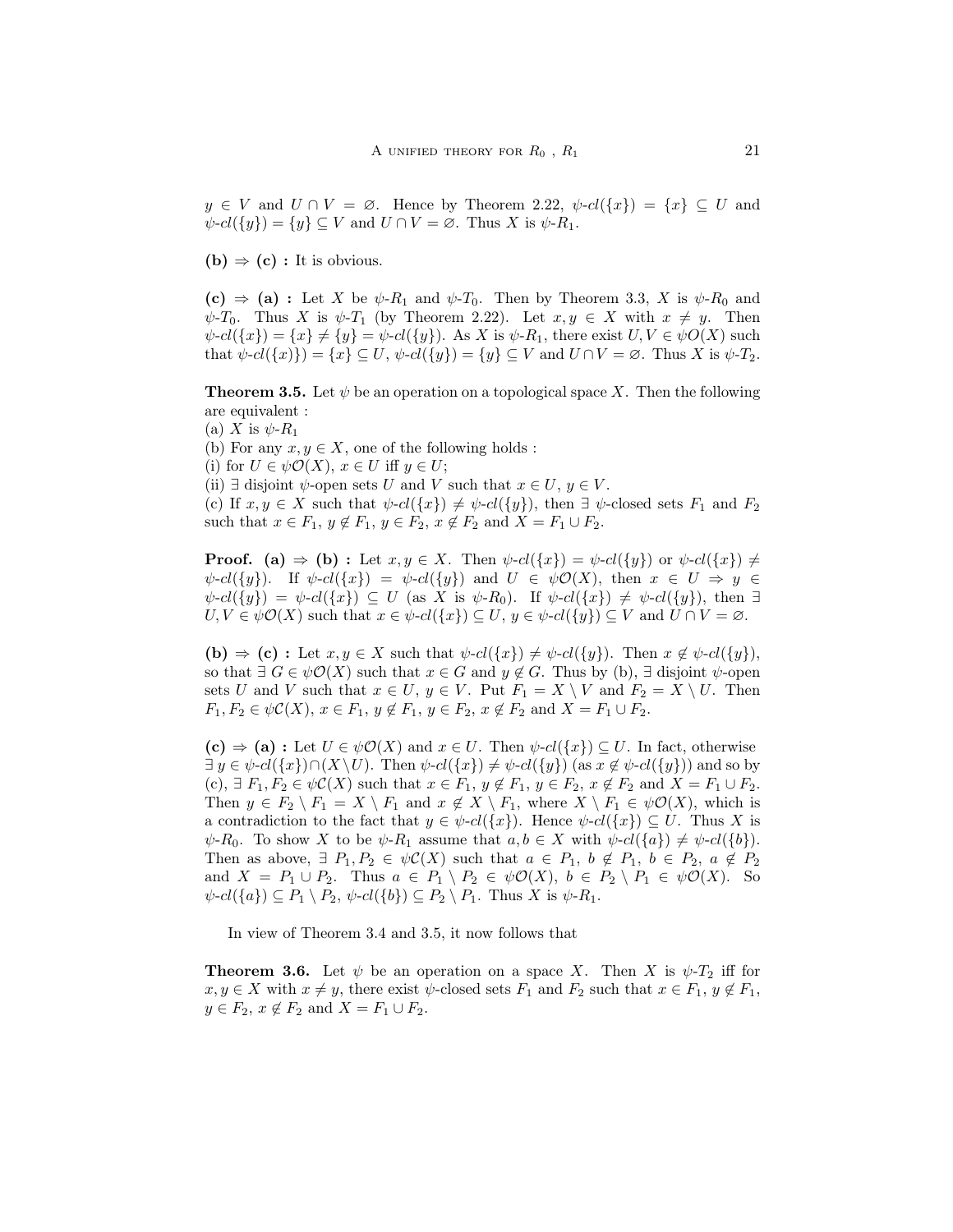**Theorem 3.7.** Let  $\psi$  be an operation on a topological space  $(X, \tau)$ . Then X is  $\psi$ -R<sub>1</sub> iff for  $x, y \in X$ , with  $\psi$ -ker({x})  $\neq \psi$ -ker({y}), there exist disjoint  $\psi$ -open sets U and V such that  $\psi$ - $cl({x}) \subseteq U$  and  $\psi$ - $cl({y}) \subseteq V$ .

Proof. Follows from Theorem 2.14 and Definition 3.1.

Conclusion: As the concluding observations we append below two tables; the first one shows the existing definitions that have been unified by our introduced ones while the second table demonstrates the different results obtained in different existing papers and which follow as special cases of their unified versions obtained in this paper.

| υ         |            | PO(X)   | SO(X)            | $\delta$ -PO(X) | $\beta(X)$    | $\alpha(X)$   |
|-----------|------------|---------|------------------|-----------------|---------------|---------------|
|           | [7.9]      | 2       | [8]              | 13,             | [29]          | [4]           |
| Def. 2.7  | Def. 1.2   | Def. 2  |                  | Def. 10         | Def. 4.1      | Def. 10       |
| Def. 2.10 | Def. 1.1   | Def. 3  | Def. 1.6         | Def. 12         | Def. 4.4      | Def. 12       |
| Def. 2.20 | Well-known | Page 19 | Def. 1.4 and 1.5 | Def. $6$        | Preliminaries | Preliminaries |
| Def. 2.24 | Def. 1.2   | Def. 4  | Def. 1.8         |                 | Page 60       | Page 11       |
| Def. 3.1  | Def. 1.3   | Def. 5  | Def. 1.6         | Def. 13         | Def. 4.17     | Def. 13       |

| $\psi$               | $\tau$        | PO(X)                | SO(X)                | $\delta$ -PO(X) | $\beta(X)$ | $\alpha(X)$ |
|----------------------|---------------|----------------------|----------------------|-----------------|------------|-------------|
|                      | [7, 9]        | [2]                  | $\sqrt{8}$           | [3]             | [29]       | [4]         |
| Lem. 2.9             |               | Lem. 3.2             |                      | Lem. 4.1        | Lem. 4.3   | Lem. 4.1    |
| Th. 2.12             |               | Prop. 3.4            |                      |                 | Th. 4.9    |             |
| Lem. 2.13            |               | Lem. 3.1             |                      |                 | Lem. 4.7   | Lem. $4.6$  |
| Th. 2.14             | Lem. 2.1      | Lem. 3.6             |                      |                 | Lem. 4.8   | Lem. 4.7    |
| Th. 2.15             | Th. 2.1       | Th. 3.7              |                      |                 | Th. 4.10   | Th. 4.9     |
| Th. 2.16             | Th. 2.2       | Th. 3.8              |                      | Th. 5.5         | Th. 4.11   | Th. 4.10    |
| Cor. 2.17            |               | Cor. 3.9             |                      |                 | Cor. 4.12  | Cor. 4.11   |
| Th. 2.18             |               | Th. 3.12             |                      |                 | Th. 4.13   | Th. 4.12    |
| Th. 2.19             |               | Th. 3.13             |                      | Th. 5.6         |            | Th. 4.13    |
| Th. 2.22             | Cor. (of      | Th. 3.11             | Th. 2.2              | Cor. 5.3        |            |             |
|                      | page 889) [6] |                      |                      |                 |            |             |
| Lem. 2.26            | Lem. 2.1      | Lem. 3.14            | Lem. 3.1             |                 | Lem. 4.14  | Lem. 4.14   |
| Th. 2.27             | Th. 2.7       | Th. 3.15             | Th. 3.1              |                 | Th. 4.15   | Th. 4.15    |
| Th. 3.3              |               | Prop. 4.1            | Th. 2.1              | Cor. 6.3        | Th. 4.16   | Page 12     |
| $\overline{Th.}$ 3.4 |               | Th. 4.2              | Th. 2.2              | Th. 6.2         |            |             |
| Th. 3.5              | Th. 3.1       | Th. 4.3              | $\overline{Th.}$ 2.3 | Th. 6.4         |            |             |
| Th. 3.6              |               |                      | Th. 2.4              |                 |            |             |
| Th. 3.7              |               | $\overline{Th.}$ 4.4 |                      |                 | Th. 4.19   | Th. 4.17    |

Table - 1

Table - 2

#### <span id="page-7-0"></span>References

- <span id="page-7-2"></span>1. M. E. Abd El-Monsef, S. N. El-Deeb and R. A. Mahmoud, β-open sets and β-continuous mappings, Bull. Fac. Sci. Assiut Univ. 12(1983), 77-90.
- <span id="page-7-4"></span>2. M. Caldas, S. Jafari and T. Noiri, Characterizations of pre- $R_0$  and pre- $R_1$  topological spaces, Topology Proceedings  $25(2000), 17-30$ .
- <span id="page-7-5"></span>3. M. Caldas, T. Fukutake, S. Jafari and T. Noiri, Some applications of δ-preopen sets in topological spaces, Bull. Inst. Math. Acad. Sinica 33(3)(2005), 261-275.
- <span id="page-7-6"></span>4. M. Caldas, D. N. Georgiou and S. Jafari, Characterizations of low separation axioms via α-open sets and α-closure operator, Bul. Soc. Paran. Mat. (3) 21(2003), 97-111.
- <span id="page-7-3"></span><span id="page-7-1"></span>5. <sup>A</sup>´. Csa´sza´r, Generalized open sets, Acta. Math. Hungar. 75(1-2)(1997), 65-87.
- 6. A. S. Davis, Indexed systems of neighbourhoods for general topological spaces, Amer. Math. Soc. (9)68(1961), 886-893.
- <span id="page-7-7"></span>7. C. Dorsett,  $R_0$  and  $R_1$  topological spaces, Mat. Vesnik  $2(15)(30)(1978)$ , 117-122.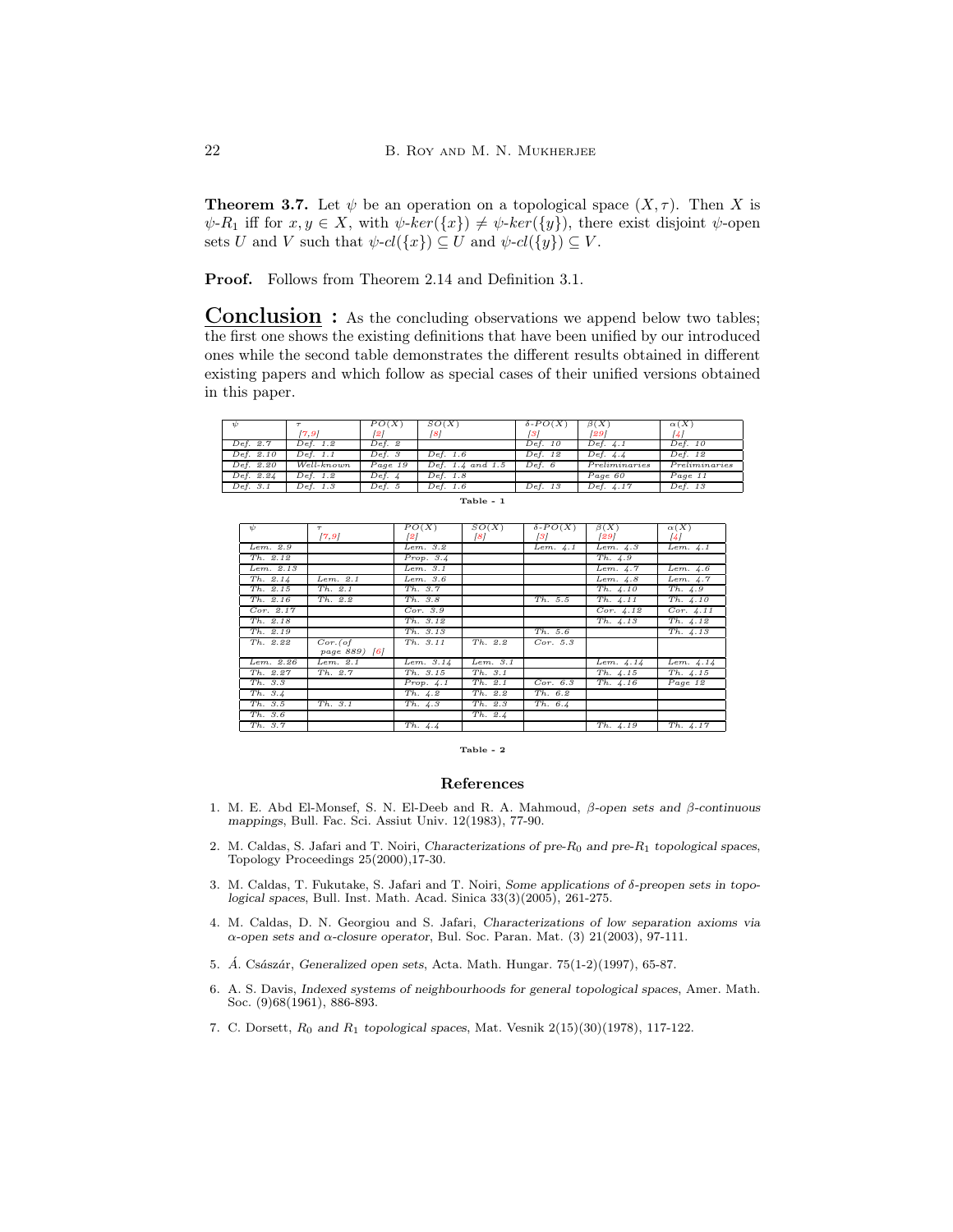- <span id="page-8-9"></span>8. C. Dorsett, semi-T<sub>2</sub>, semi-R<sub>1</sub>, and semi-R<sub>0</sub> topological spaces, Ann. Soc. Sci. Bruxelles 92(1078), 143-150.
- <span id="page-8-20"></span><span id="page-8-0"></span>9. K. K. Dube, A note on  $R_0$ -topological spaces, Mat. Vesnik  $11(36)(1974)$ , 203-208.
- <span id="page-8-4"></span>10. J. Dugundji, Topology, Allyn and Bacon, Boston, 1966.
- <span id="page-8-5"></span>11. S. Jafari, Rare α-continuity, Bull. Malays. Math. Sci. Soc. (2)(28)(2005), 157-161.
- 12. M. Kücük and  $\ddot{I}$ . Zorlutuna, A unified theory for weak separation properties, Internat. J. Math and Math. Sci. 24(11)(2000), 765-772.
- <span id="page-8-17"></span>13. M. Kücük and *I*. Zorlutuna, A unification on compactness and closedness, Soochow J. Math. 29(3)(2003), 221-233.
- 14. N. Levine, Semi-open sets and semi-continuity in topological spaces, Amer. Math. Monthly 70(1963), 36-41.
- <span id="page-8-14"></span>15. R. A. Mahmoud and M. E. Abd El-Monsef, β-irresolute and β-topological invariant, Proc. Pakistan Acad. Sci. 27(3)(1990), 285-296.
- <span id="page-8-13"></span>16. H. Maki, R. Devi and K. Balachandran, Generalized α-closed sets in topology, Bull. Fukuoka Univ. Ed. Part III 42(1993), 13-21.
- <span id="page-8-15"></span>17. H. Maki, J. Umehara and T. Noiri, Every topological space is  $pre-T_{1/2}$ , Mem. Fac. Sci. Kochi Univ. Ser. Math. 17(1996), 33-42.
- <span id="page-8-11"></span>18. S. N. Maheshwari and R. Prasad, Some new separation axioms, Ann. Soc. Sci. Bruxelles Sér. I 89(1975), 395-402.
- <span id="page-8-12"></span>19. S. N. Maheshwari and S. S. Thakur, On α-irresolute mappings, Tamkang J. Math. 11(1980), 209-214.
- <span id="page-8-1"></span>20. A. S. Mashhour, M. E. Abd El-Monsef and S. N. El-Deeb, On precontinuous and weak precontinuous mappings, Proc. Math. Phys. Soc. Egypt 53(1982), 47-53.
- <span id="page-8-18"></span>21. A. S. Mashhour, A. A. Alam, I. A. Hasanein and K. M. Abd El-Hakeim, On strongly compactness, Bull. Cal. Math. Soc. 79(1987), 243-248.
- <span id="page-8-8"></span>22. S. A. Naimpally, On R0-topological spaces, Ann. Univ. Sci. Budapest Eötvös Sect. Math. 10(1967), 53-54.
- <span id="page-8-16"></span>23. T. Noiri and E. Hatir, Λsp-sets and some weak separation axioms, Acta. Math. Hungar. 103(3) (2004), 225-232.
- <span id="page-8-10"></span>24. T.M.J. Nour, Contributions to the theory of Biotopological spaces, Ph. D. Thesis, Univ. of Delhi, 1989.
- <span id="page-8-6"></span>25. A. G. Murdeshwar and S. A. Naimpally,  $R_1$  topological spaces, Canad. Math. Bull. 9(1965), 521-523.
- <span id="page-8-19"></span>26. S. Raychoudhuri and M. N. Mukherjee,  $\delta_p$ -closedness for topological spaces, J. Indian Acad. Math. 19(1)(1996), 89-99.
- <span id="page-8-2"></span>27. S. Raychaudhuri and M. N. Mukherjee, On  $\delta$ -almost continuity and  $\delta$ -preopen sets, Bull. Inst. Math. Acad. Sinica 21(1993), 357-366.
- <span id="page-8-3"></span>28. I. L. Reilly and M. K. Vamanamurthy, On semi compact spaces, Bull. Malays. Math. Soc.  $7(2)(1984), 61-67.$
- <span id="page-8-7"></span>29. S. Tahiliani, Study of some weak separation axioms using β-open sets and β-closure operator, Jour. Tri. Math. Soc. 10(2008), 53-62.